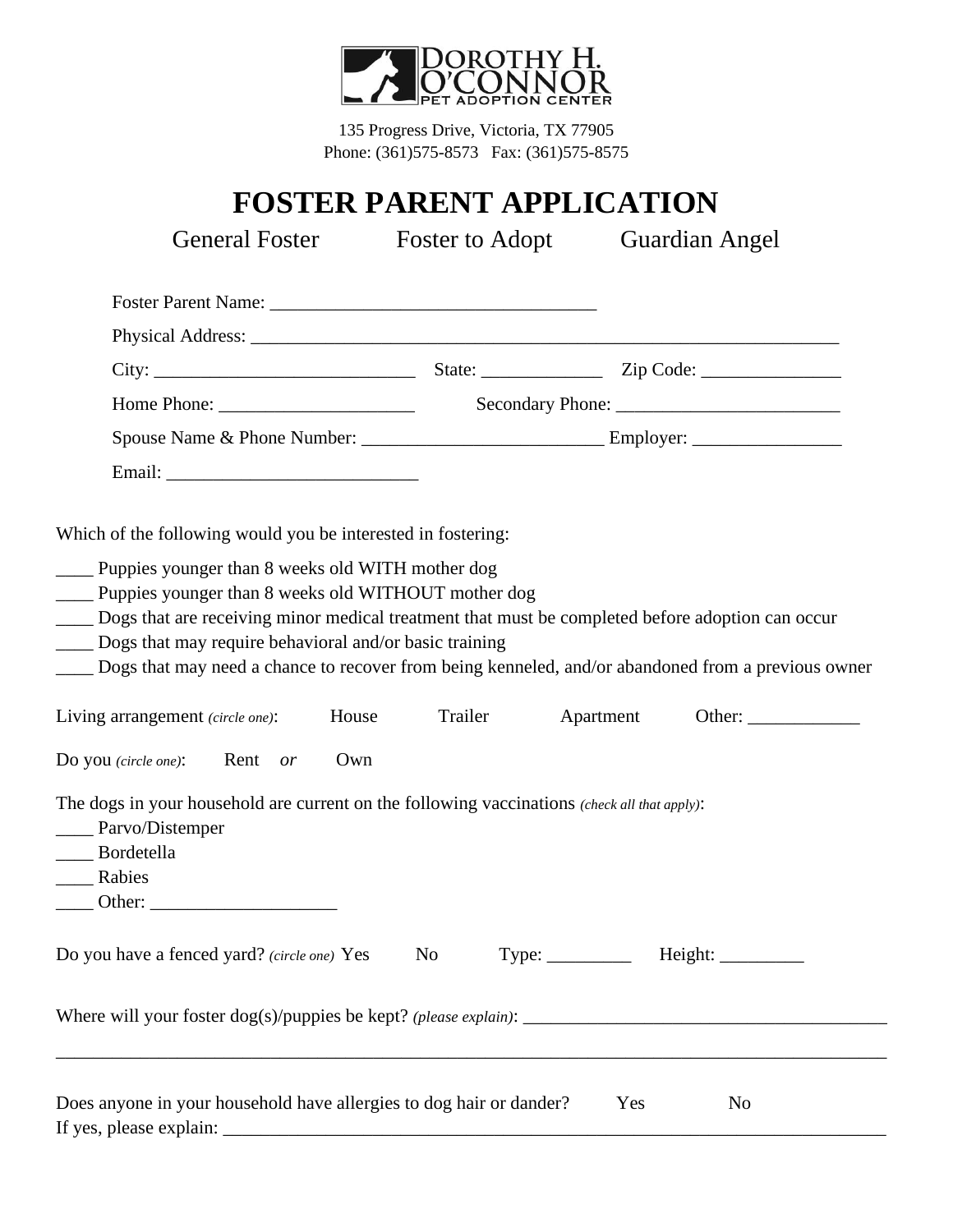

## *Foster Guidelines & Requirements:*

### **As a dog/puppy foster home, you promise to abide by the following rules:**

- 1. For puppies under 12 weeks of age, the foster parent agrees to keep the animal indoors at all time, and segregated from all other animals. Foster puppies must not visit areas other than Dorothy O'Connor Pet Adoption Center (DOCPAC) or our Veterinarian. This includes public parks, pet stores or other highly trafficked area. DOCPAC is allowed to conduct the immediate removal of the animal if the situation warrants, at the sole discretion of DOCPAC.
- 2. Puppies are to return to the DOCPAC shelter every 2 weeks for a checkup. The puppies will then return to your home until 12 weeks of age at which you will take the puppy to the assigned Veterinarian on the scheduled date and time.
- 3. All puppy/dog return for surgery, vaccinations and adoption dates will be determined by the Director of Animal Services. These dates will be given to you at time of pick up.
- 4. Non-essentials will be provided by the foster parents, not DOCPAC. All food will be provided to each foster parent, excluding the Foster to Adopt Program.
- 5. All animals placed in foster care are the property of DOCPAC and must be returned to DOCPAC upon request. The foster animal cannot be transferred to another party or another location without prior approval from DOCPAC. The foster parent may refer potential adopters directly to DOCPAC. If the foster parent is interested in adopting their foster animal, standard adoption policies will apply, including completing and adoption contract as well as paying an adoption fee.
- 6. If you are the in Foster to Adopt program, you are still ONLY a foster until the puppy has been spayed/neutered and the adoption process and contract is final. This MUST take place at the shelter. Until that time, the puppy is still property of DOCPAC, and you must adhere to all general foster home rules.
- 7. Applications for puppies may be taken before adoption release, but will be on a first come first serve basis.
- 8. Immediately call DOCPAC if any dog/puppy becomes ill during regular business hours at (361)575- 8573, Mon. – Fri. 8-5, Sat. 12-5, closed Sunday. If you are to have an emergency situation during nonbusiness hours you will be provided with an emergency contact number on your sign out sheet. If you choose to take any animal to a Veterinarian without DOCPAC's approval, you will be responsible for the medical bill. The foster parent and their family agree to follow all relevant procedures and guidelines regarding any DOCPAC animal placed in their care, and will make no decisions or take any actions regarding the animal(s) Veterinary care (including euthanasia) without prior approval from DOCPAC. The foster parent further agrees to respect any decisions made by DOCPAC and can be removed from the foster parent's home at any time and without prior notice.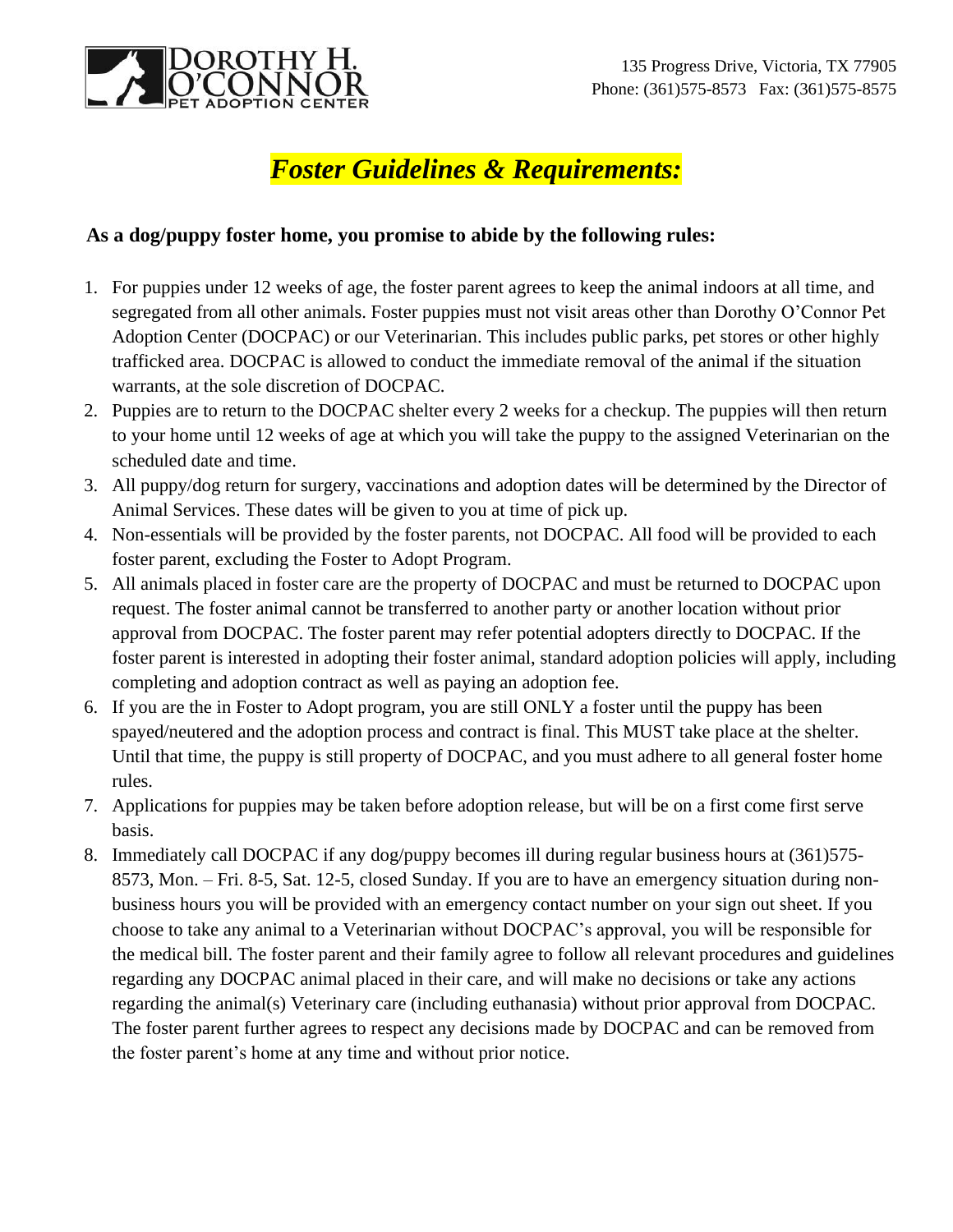- 9. At no time during which the foster parent is entrusted with any DOCPAC animal(s) will the number of animals (personal & fosters) combined the home (including garage) exceed that which can be cared for in a sanitary and healthy manner.
- 10. The foster parent understands that this agreement does not in any way confer upon foster parent the right to independently rescue animals under the auspices of DOCPAC, and that DOCPAC reserves, and has the right and the sole discretion, to admit any independently rescued animal into its system.
- 11. You will not hold DOCPAC responsible for any illness that may be transmitted to your own pets.
- 12. DOCPAC is not responsible for any bodily injury to person or household pets while in foster care.
- 13. All puppies and dogs under your care are to be treated with the utmost respect, dignity and love.
- 14. Also see information on the foster sign out sheet.

*By signing, I understand the terms and conditions explained in this document:*

| Signature:                              | Date: |
|-----------------------------------------|-------|
| Parent Signature <i>(if under 18)</i> : | Date: |

### *Dorothy O'Connor Pet Adoption Center Use ONLY*

| Foster Coordinator: | Home Visit Date: |
|---------------------|------------------|
|                     |                  |
| Comments:           |                  |
|                     |                  |

\_\_\_\_\_\_\_\_\_\_\_\_\_\_\_\_\_\_\_\_\_\_\_\_\_\_\_\_\_\_\_\_\_\_\_\_\_\_\_\_\_\_\_\_\_\_\_\_\_\_\_\_\_\_\_\_\_\_\_\_\_\_\_\_\_\_\_\_\_\_\_\_\_\_\_\_\_\_\_\_\_\_\_